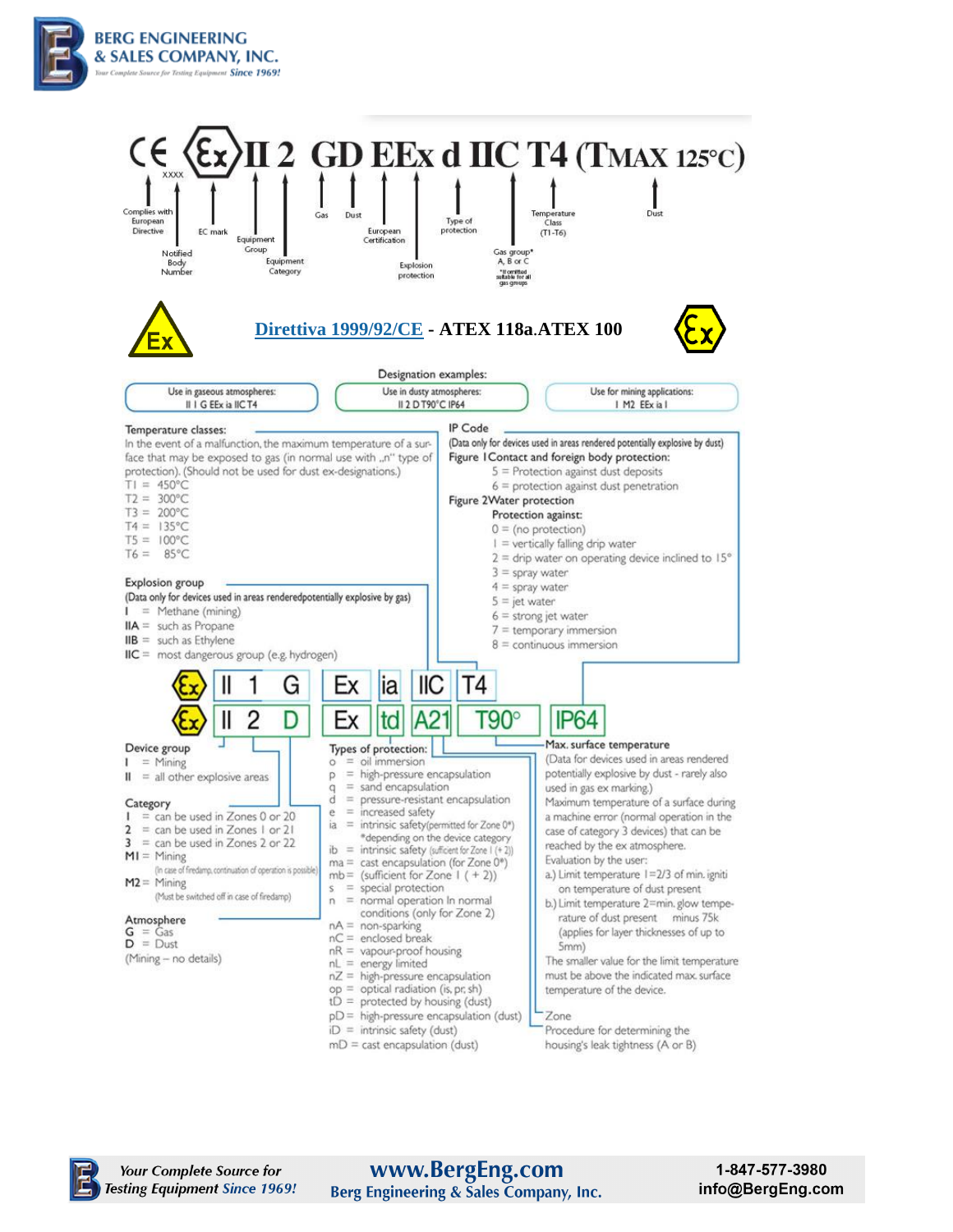

#### **Introduction**

Potentially Explosive Atmospheres exist where there is a risk of explosion due to mixtures of gas/air, vapour/air, dust/air or other flammable combinations.

In such areas there is a necessity to eliminate sources of ignition such as sparks, hot surfaces or static electricity which may ignite these mixtures.

Where electrical equipment has to be used in these areas it must be so designed and constructed as to not create sources of ignition capable of igniting these mixtures. Before electrical equipment can be used in a potentially explosive atmosphere a representative sample has to be fully tested and certified by an independent authority such

as BASEEFA in the U.K. or UL in the U.S.A.

This information is intended as a guide only and further expert guidance should be sought before placing into service, maintaining or repairing any item of equipment in a Potentially Explosive Atmosphere.

Where comparisons are shown between, for example, European and North American practice this may be an approximation and individual standards/codes of practice should be consulted for precise details.

## **Area Classification**

Process plants are divided into Zones (European and IEC method) or Divisions (North American method) according to the likelihood of a potentially explosive atmosphere being present.

| <b>European &amp; IEC</b><br><b>Classification</b> | <b>Definition of zone or division</b>                                                           | <b>North American</b><br><b>Classification</b>                  |  |
|----------------------------------------------------|-------------------------------------------------------------------------------------------------|-----------------------------------------------------------------|--|
| Zone 0 (gases)"G"                                  | An area in which an explosive mixture is<br>continuously present or present for long            | Class I Division 1<br>(gases)<br>Class II Division 1<br>(dusts) |  |
| Zone 20 (dusts)"D" Periods                         |                                                                                                 |                                                                 |  |
| Zone 1 (gases)"G"                                  | An area in which an explosive mixture is<br>likely to occur in normal operation                 | Class I Division 1<br>(gases)                                   |  |
| Zone 21 (dusts)"D"                                 |                                                                                                 | Class II Division 1<br>(dusts)                                  |  |
| Zone 2 (gases)"G"                                  | An area in which an explosive mixture is<br>not likely to occur in normal operation and (gases) | Class I Division 2                                              |  |
| Zone 22 (dusts)"D"                                 | if it occurs it will exist only for a short<br>time                                             | Class II Division 2<br>(dusts)                                  |  |
|                                                    |                                                                                                 | Class III Division 1<br>(fibres)                                |  |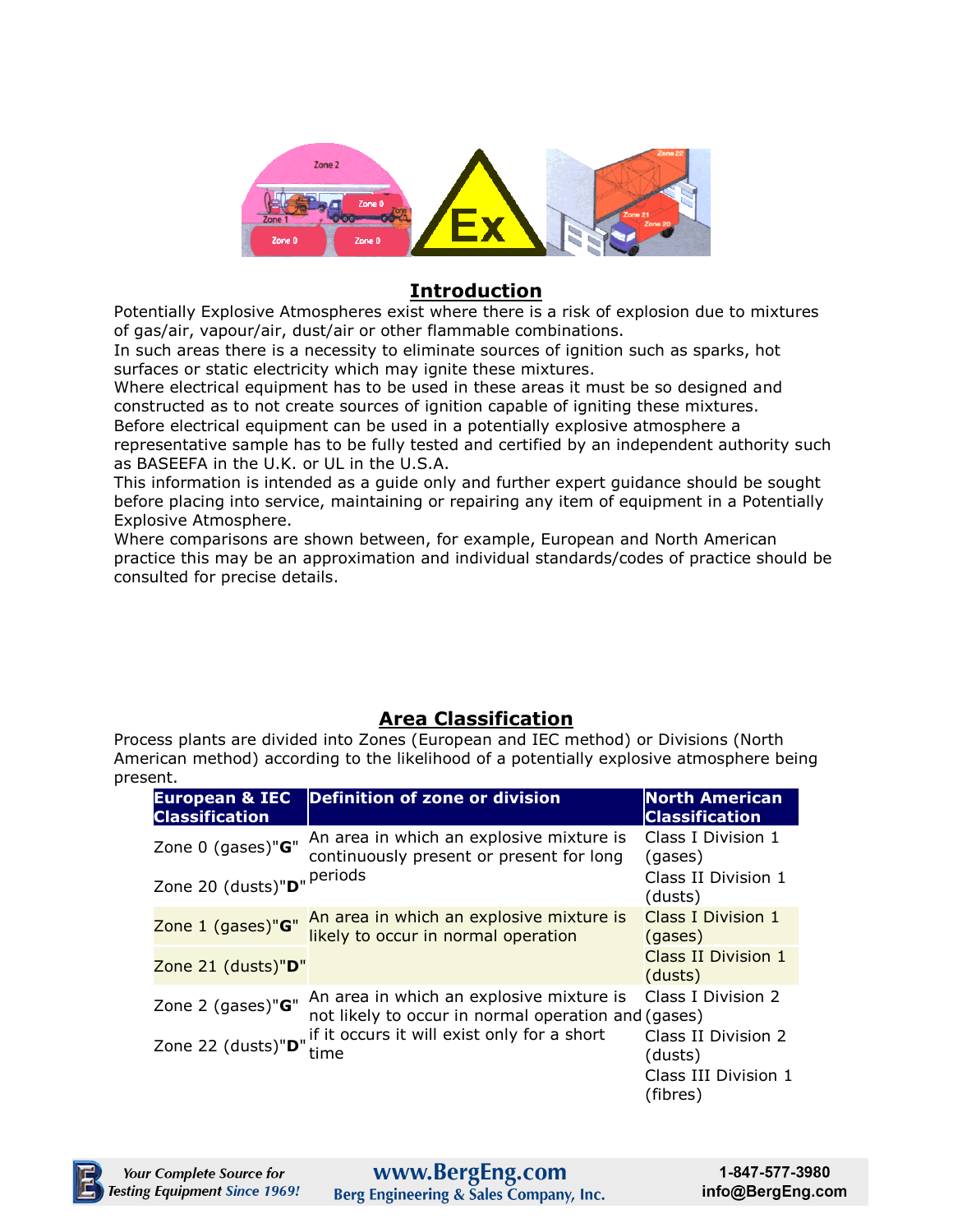Class III Division 2 (fibres)

# **Gas Groups (plus dusts and fibres)**

There are two main gas groups, Group  $I$  – Mining only and Group II – Surface Industries These categories are used in European and I.E.C. groupings.

**Group I** is concerned only with underground mining where methane and coal dust are present.

**Group II** gases occurring in surface industries, are sub-grouped according to their volatility. This enables electrical equipment to be designed to less onerous tolerances if it is to be used with the least volatile gases.

| <b>Typical</b><br>gas/material | European/I.E.C. Gas<br><b>Group</b> | <b>North American Gas</b><br><b>Group</b> |
|--------------------------------|-------------------------------------|-------------------------------------------|
| Methane                        |                                     |                                           |
| Acetylene                      | $_{\rm IIC}$                        | A                                         |
| Hydrogen                       | IIC                                 | В                                         |
| <b>Ethylene</b>                | <b>IIB</b>                          | C                                         |
| Propane                        | IIA                                 | D                                         |
| Metal dust                     | -                                   | F                                         |
| Coal dust                      |                                     |                                           |
| <b>Grain dust</b>              |                                     | G                                         |

**Note :** North American legislation now allows Zones to be used to classify areas, where this practice is used it follows the IEC Zone method.

#### **Temperature**

Hot surfaces can ignite explosive atmospheres. To guard against this all Electrical Equipment intended for use in a potentially explosive atmosphere is classified according to the maximum surface temperature it will reach in service. This temperature is normally based on a surrounding ambient temperature of 40 degrees Centigrade (102 degrees Fahrenheit). This temperature can then be compared to the ignition temperature of the gas(es) which may come into contact with the equipment and a judgement reached as to the suitability of the equipment to be used in that area.

|                | <b>Temperature Classification</b> | <b>Maximum Surface Temperature</b> |
|----------------|-----------------------------------|------------------------------------|
|                | European/I.E.C.   North American  |                                    |
| Τ1             | Τ1                                | $450^{\circ}$ C                    |
| T <sub>2</sub> | T <sub>2</sub>                    | 300° C                             |
|                | T <sub>2</sub> A                  | 280° C                             |
|                | T2B                               | $260^\circ$ C                      |
|                | T <sub>2</sub> C                  | 230° C                             |
|                | T <sub>2</sub> D                  | $215^{\circ}$ C                    |
| T <sub>3</sub> | T <sub>3</sub>                    | $200^\circ$ C                      |
|                | T <sub>3</sub> A                  | 180°C                              |
|                | T <sub>3</sub> B                  | $165^\circ$ C                      |
|                | T <sub>3</sub> C                  | $160^{\circ}$ C                    |
| T4             | T <sub>4</sub>                    | 135° C                             |
|                | T <sub>4</sub> A                  | 120° C                             |



www.BergEng.com Berg Engineering & Sales Company, Inc.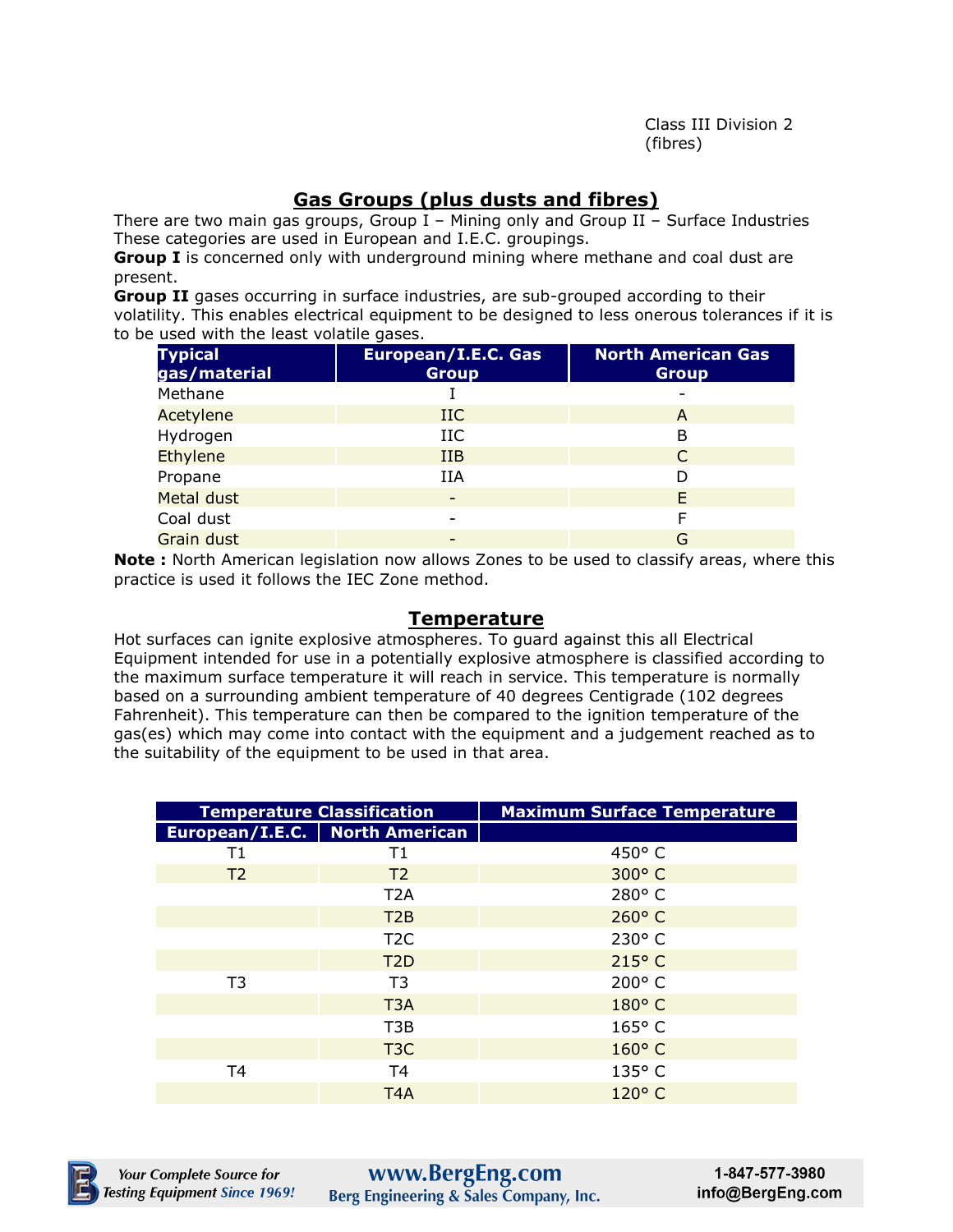| __                       | ___<br>. . | nno r |
|--------------------------|------------|-------|
| $\overline{\phantom{a}}$ | __         | .     |

e.g. Butane has an ignition temperature of 365 degrees Centigrade, equipment used in the vicinity of this gas would need a T rating of T2 or higher.

## **Types of Electrical Equipment Suitable for use in Potentially Explosive Atmospheres**

Different techniques are used to prevent electrical equipment from igniting explosive atmospheres. There are restrictions on where these different types of equipment can be used as follows :

|                                                                                                                                                                                                                                                         | <b>European -</b><br><b>Area of use</b><br><b>Designation</b><br><b>Standard</b> | <b>IEC - Area</b><br>of use<br><b>Designation</b><br><b>Standard</b> | <b>USA - Area of use</b><br><b>Designation</b><br><b>Standard</b> |
|---------------------------------------------------------------------------------------------------------------------------------------------------------------------------------------------------------------------------------------------------------|----------------------------------------------------------------------------------|----------------------------------------------------------------------|-------------------------------------------------------------------|
| Flameproof Enclosure - An<br>enclosure used to house<br>electrical equipment, which<br>when subjected to an internal<br>explosion will not ignite a<br>surrounding explosive<br>atmosphere.                                                             | Zones 1 & 2<br>EExd<br>EN50018                                                   | Zones 1 & 2<br>Exd<br>IEC60079-1                                     | Class 1 Divisions 1<br>& 2<br>UL1203                              |
| <b>Intrinsic Safety</b> - A technique Zones 0, 1 & 2<br>whereby electrical energy is<br>limited such that any sparks or<br>heat generated by electrical<br>equipment is sufficiently low as<br>to not ignite an explosive<br>atmosphere.                | EExi<br>EN50020                                                                  | Zones 1 & 2<br>Exi<br>IEC60079-11                                    | Class 1<br>Divisions 1 & 2<br><b>UL913</b>                        |
| <b>Increased Safety - This</b><br>equipment is so designed as to<br>eliminate sparks and hot<br>surfaces capable of igniting an<br>explosive atmosphere.                                                                                                | Zones 1 & 2<br>EExe<br>EN50019                                                   | Zones 1 & 2<br>Exe<br>IEC60079-7                                     |                                                                   |
| <b>Purged and Pressurised -</b><br>Electrical equipment is housed<br>in an enclosure which is initially<br>purged to remove any<br>explosive mixture, then<br>pressurised to prevent ingress<br>of the surrounding atmosphere<br>prior to energisation. | Zones 1 & 2<br>EExp<br>EN50016                                                   | Zones 1 & 2<br>Exp<br>IEC60079-2                                     | Class 1<br>Divisions 1 & 2<br>NFPA496                             |
| <b>Encapsulation</b> - A method of<br>exclusion of the explosive<br>atmosphere by fully<br>encapsulating the electrical<br>components in an approved<br>material.                                                                                       | Zones $1 & 2$<br>EExm<br>EN50028                                                 | Zones $1 & 2$<br>Exm<br>IEC60079-18                                  |                                                                   |
| Oil Immersion - The<br>electrical components are<br>immersed in oil, thus excluding                                                                                                                                                                     | Zones 1 & 2<br>EExo<br>EN50015                                                   | Zones 1 & 2<br>Exo<br>IEC60079-6                                     | Class 1<br>Division 2<br><b>UL698</b>                             |

**WWW.BergEng.com**<br>Berg Engineering & Sales Company, Inc.

1-847-577-3980 info@BergEng.com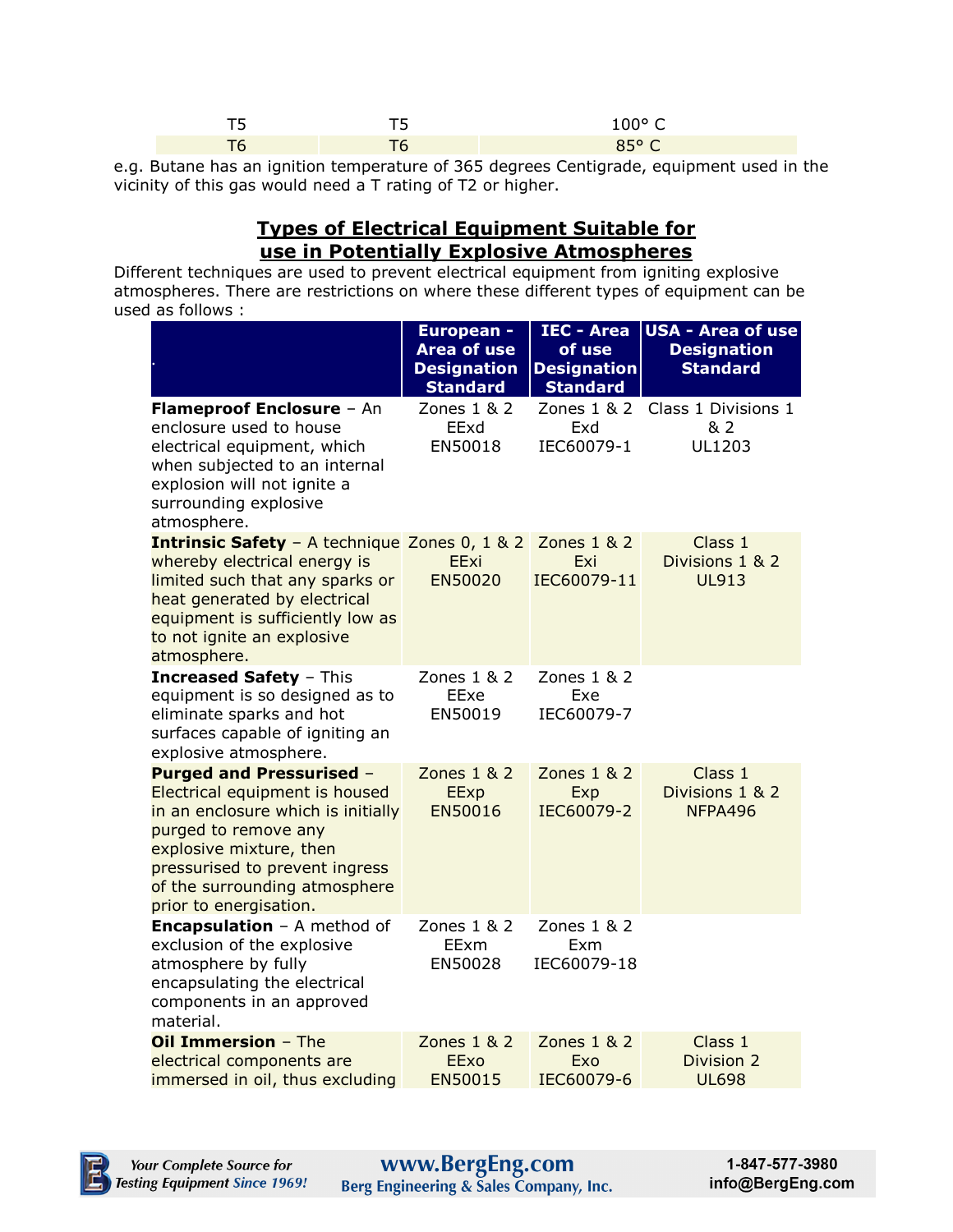| the explosive atmosphere from<br>any sparks or hot surfaces.                                                                                                                                                |                                                  |                              |  |
|-------------------------------------------------------------------------------------------------------------------------------------------------------------------------------------------------------------|--------------------------------------------------|------------------------------|--|
| <b>Powder Filling - Equipment is</b><br>surrounded with a fine powder,<br>such as quartz, which does not<br>allow the surrounding<br>atmosphere to come into<br>contact with any sparks or hot<br>surfaces. | Zones $1 \& 2$ Zones $1 \& 2$<br>EExg<br>EN50017 | Exq<br>IEC60079-5            |  |
| <b>Non-sparking - Sparking</b><br>contacts are sealed against<br>ingress of the surrounding<br>atmosphere, hot surfaces are<br>eliminated.                                                                  | Zone 2<br>EExn<br>EN50021                        | Zone 2<br>Exn<br>IEC60079-15 |  |
| <b>Special Protection -</b><br>Equipment is certified for use in<br>a Potentially Explosive<br>Atmosphere but does not<br>conform to a type of protection<br>listed above.                                  | Zones 0, 1 & 2 Zones 0, 1 &<br>*Exs              | 2<br>Exs                     |  |

\* This type of protection is only recognised by National Authorities, not as a European-wide type of protection.

## **Selection, Installation and Maintenance of Electrical Equipment Intended for use in Potentially Explosive Atmospheres**

International and national standards are published giving details of requirements for the safe use of Electrical Equipment in Potentially Explosive Atmospheres as follows :

|                                                              | <b>International</b> | <b>U.K.</b>             | <b>U.S.A.</b>                    |
|--------------------------------------------------------------|----------------------|-------------------------|----------------------------------|
| <b>General Recommendations</b>                               | EC60079-14           |                         | BS5345: Part N.E.C. Chapter<br>5 |
| <b>Classification of Hazardous Areas</b>                     | IEC60079-10          |                         | N.E.C. Chapter<br>5              |
| Inspection and Maintenance of<br><b>Electrical Equipment</b> | IEC60079-1           |                         |                                  |
| <b>Requirements for Flameproof</b><br><b>Enclosures</b>      | IEC60079-14          | 3                       | BS5345: Part N.E.C. Chapter<br>5 |
| Requirements for Intrinsically<br>Safe Equipment             | IEC60079-14          |                         | BS5345:Part N.E.C. Chapter       |
| Requirements for Increased<br>Safety Equipment               | IEC60079-14          | 6                       | BS5345: Part N.E.C. Chapter<br>5 |
| Requirements for Purged and<br>Pressurised Equipment         | IEC60079-14          | 5                       | BS5345: Part N.E.C. Chapter      |
| <b>Requirements for Non-Sparking</b><br>Equipment            | IEC60079-14          | <b>BS5345:Part</b>      |                                  |
| Requirements for Equipment<br>with Special Protection        | IEC60079-14          | <b>BS5345:Part</b><br>8 |                                  |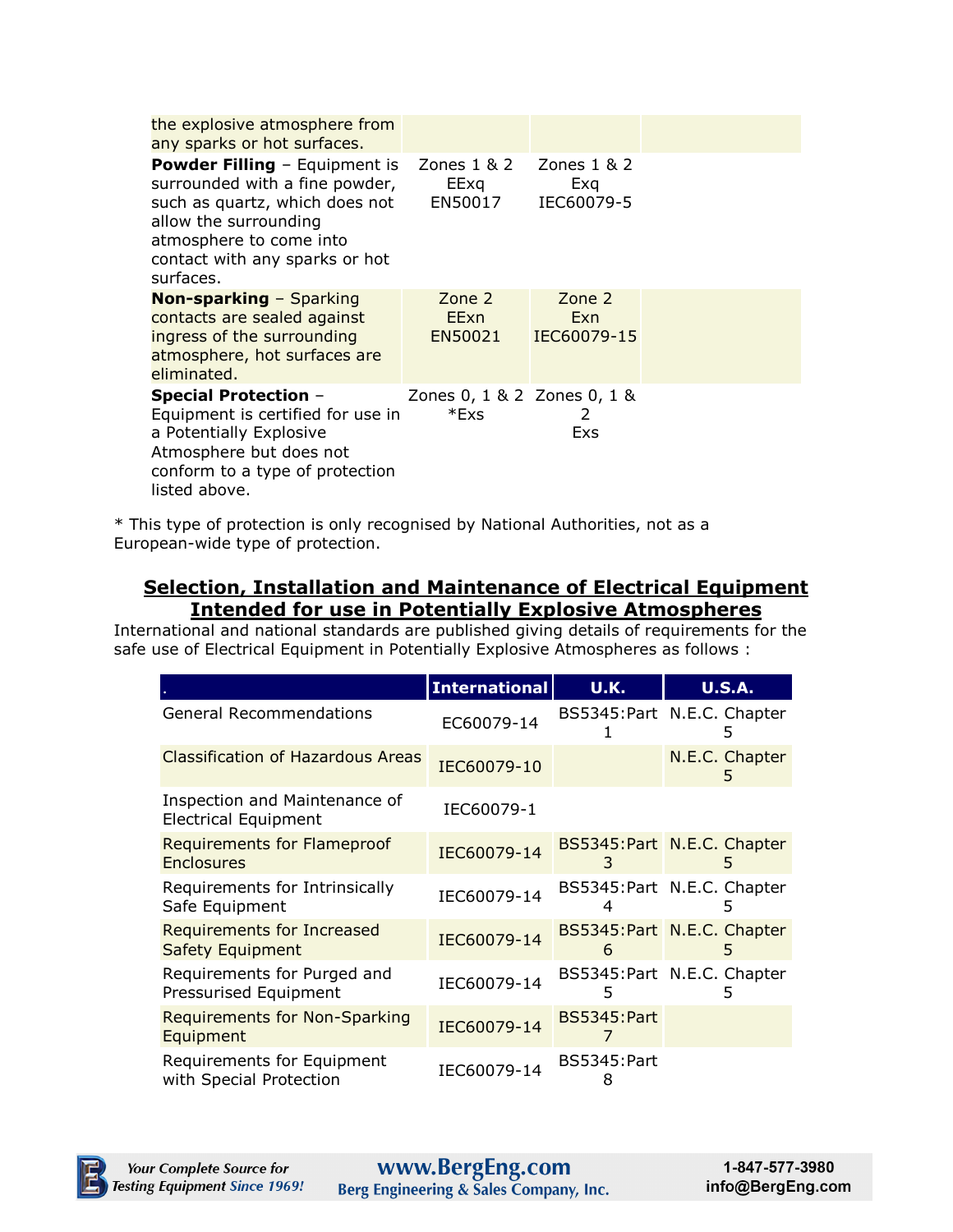All Explosion-proof electrical equipment is maintained, by suitably trained personnel, in accordance with the Manufacturers' recommendations.

Any spare parts used should be purchased from the original Manufacturer and repairs should be carried out by the Manufacturer or under his supervision, in order that the item remains in conformance with the certification documents.

# **The Certification Process**

All Electrical Equipment, intended for use in a Potentially Explosive Atmosphere, should be certified as suitable for such use.

The methods of obtaining certification differ in detail, see below, between each certifying body or group of bodies (e.g. CENELEC). Basically this process consists of supplying a representative sample of the equipment along with a set of drawings to a recognised test/certification body e.g. BASEEFA who in turn test the equipment against a recognised Standard e.g. EN50018 and issue a Certificate. The user of the equipment can then refer to this Certificate to enable him to safely put the item into service in a zone appropriate to the Certification.

**European Practice** – after 1st July 2003

After the above date the **ATEX Directive** comes into force throughout the EEC. This becomes a mandatory requirement for all equipment intended for use in a hazardous area. The fundamental difference between current practice and ATEX certification is that ATEX addresses the essential safety requirements for hazardous area equipment and uses Standards as part of the method of conforming to these. Amongst other documentation required by certifying authorities will be Technical Manuals in order that the user is informed of installation methods etc.

#### **ALL EQUIPMENT, BOTH ELECTRICAL AND MECHANICAL, INTENDED TO BE PUT INTO SERVICE WITHIN THE EEC AFTER 1ST July 2003, WILL HAVE TO HAVE BEEN CERTIFIED IN ACCORDANCE WITH THE ATEX DIRECTIVE.**

In practice this means re-certification of all currently certified electrical equipment.

It should be noted also that **MECHANICAL** equipment is covered by the ATEX Directive so for the first time items such as gearboxes will have to carry ATEX certification. The equipment coding will be as the current practice plus an additional code as follows: ExII2G i.e.

Ex – Explosion proof in accordance with ATEX.

- II Group II surface industries.
- 2 category 2 equipment (suitable

for use in Zone 1) note: Category 1 is suitable for Zone 0.

Category 3 is suitable for Zone 2.

G – suitable for atmospheres containing gas ( D is suitable for atmospheres containing dusts).

Equipment will be CE marked when certified to ATEX.

**European Practice** – Current – until 30th June 2003

The method is basically as above. In addition all electrical equipment intended for use in the European Economic Community (EEC) must comply with Electromagnetic Compatibility regulations (EMC) and manufacturers must issue, on request, an EC Declaration of Conformity in accordance with the EMC regulations.

When certified, an item of equipment and its' certificate, carry a code e.g. EExdIIBT4. This can be broken down as follows:

E – European certificate in accordance with harmonised standards

Ex – Explosion-proof electrical equipment

d – flameproof enclosure type of protection

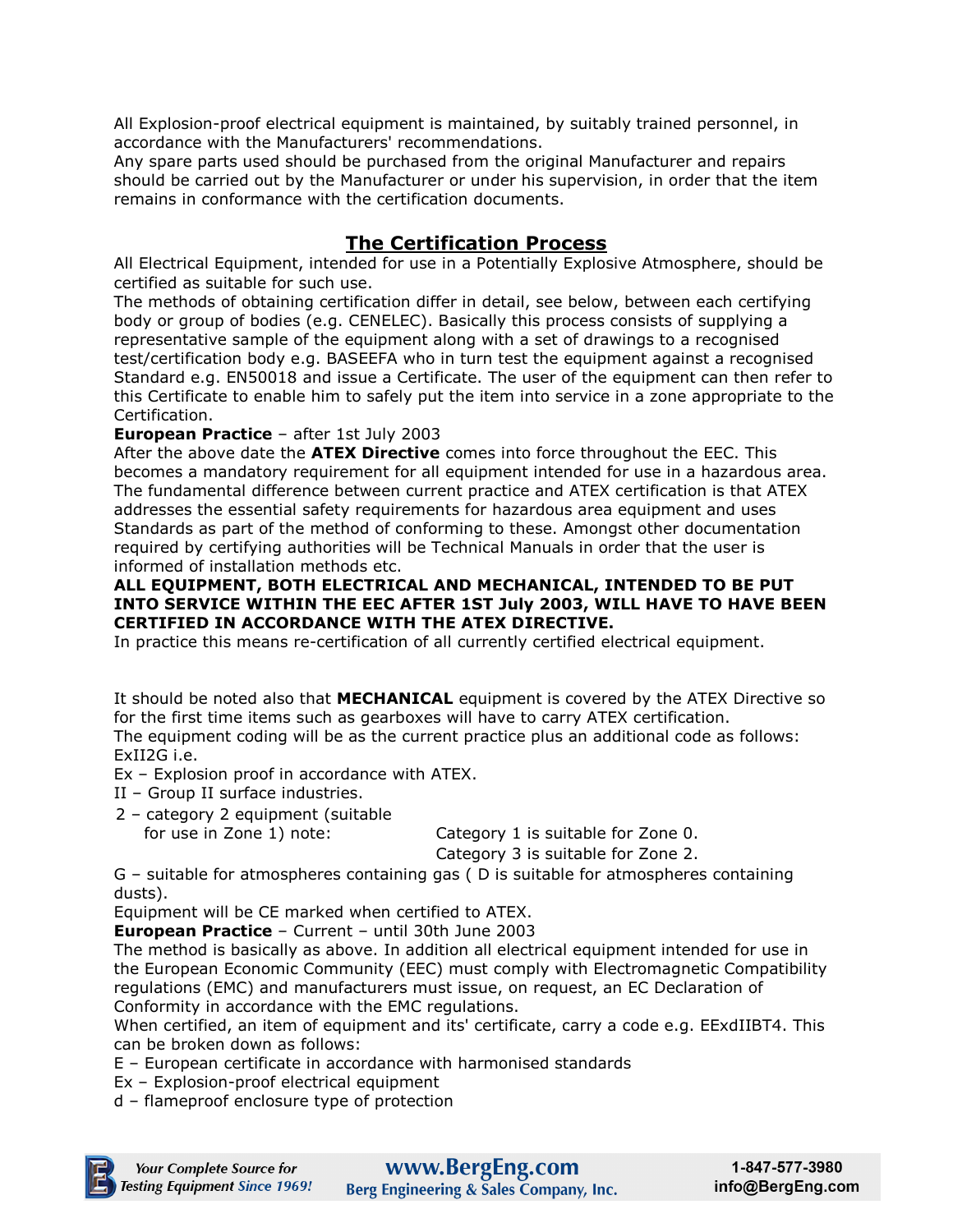II – Group II surface industries

B – gas group B

T4 – temperature class T4 (135 degrees centigrade surface temperature).

#### **North American Practice**

Sample equipment and supporting documentation are submitted to the appropriate authority e.g. .U.L., F.M., C.S.A.

The equipment is tested in accordance with relevant standards for explosion protection and also for general electrical requirements e.g. light fittings.

After successful testing a listing is issued allowing the manufacturer to place the product on the market.

The product is marked with the certification details such as the gas groups A,B,C,D the area of use e.g. Class 1 Division 1

# **World-wide Certification**

Most countries outside Europe or North America use the IEC Standards as a basis for their own national standards.

The Russian Federation certifies equipment to **[GOST](http://www.attest.ru/eng/)** standards, these closely follow CENELEC practice.

There is a scheme in place which will when fully adopted allow for internationally recognised certification to become a reality, this is the IEC EX SCHEME. This uses the IEC standards and IEC recognised test and certification bodies to issue mutually recognised test reports and certificates. The scheme is in its infancy and its level of success cannot yet be measured.

## **Ingress Protection**

2 digits are used to denote the level of ingress protection that a piece of apparatus enjoys :–

(The first digit denotes the level of protection against solid objects and the second against liquids)

|   | <b>Solids</b>                                                  |   | <b>Liquids</b>                                                               |
|---|----------------------------------------------------------------|---|------------------------------------------------------------------------------|
| 0 | No protection.                                                 | O | No protection.                                                               |
|   | 1 Protected against solid objects<br>up to 50mm, e.g. hands.   |   | 1 Protected against vertically falling<br>drops of water.                    |
|   | 2 Protected against solid objects<br>up to 12mm, e.g. fingers. |   | 2 Protected against water spray up<br>to 15 degrees from vertical.           |
|   | 3 Protected against solid objects<br>up to 2.5mm, e.g. tools.  |   | 3 Protected against water spray up to<br>60 degrees from vertical.           |
|   | 4 Protected against solid objects<br>over 1mm, e.g. wires.     |   | 4 Protected against water sprays from<br>all directions.                     |
|   | 5 Protected against dusts.<br>(No harmful deposits).           |   | 5 Protected against water jets from<br>all directions.                       |
|   | 6 Totally protected against dust.                              |   | 6 Protected against strong water jets<br>from all directions, e.g. Offshore. |
|   |                                                                |   | 7 Protected against immersion between<br>15cm and 1m in depth.               |
|   |                                                                |   | 8 Protected against long immersion<br>under pressure.                        |

North American practice is to use [NEMA](http://www.nema-enclosures.cc/) standards to describe ingress protection, i.e.: